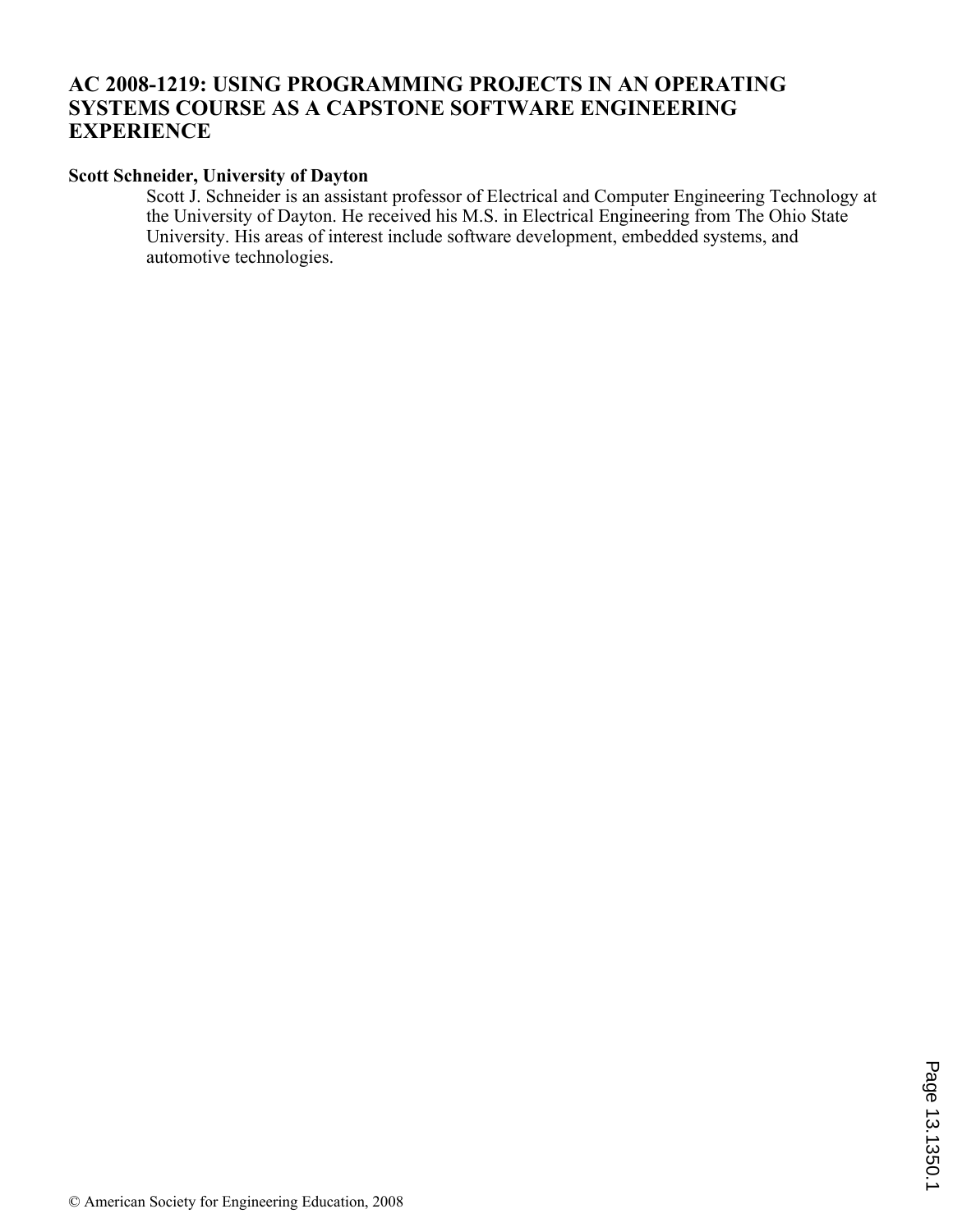# **Using Programming Projects in an Operating Systems Course as a Capstone Software Engineering Experience**

Computer Engineering Technology students at the University of Dayton take two fundamental programming courses teaching the basics of algorithmic problem solving along with the VBA and C++ syntaxes. These courses develop a strong programming foundation for the students; however, they lack the ability to introduce software programming within larger software systems. The final course related to software development is a required operating systems course. This course contains three fundamental goals: to develop the students' understanding of key operating system concepts, to increase the students' software engineering capabilities, and to introduce the students to the internal workings of the Linux and Windows operating systems.

The operating systems course relies heavily on software programming exercises as a key instrument in teaching students the framework and applications of modern operating systems. The unique aspect of this approach is that the programming projects are designed not as standalone activities, but instead as individual components of a larger software system. Therefore, each programming project focuses not just on learning new syntax related to operating system concepts, but also in how these concepts are relevant to the software system being developed. Students develop programs for both the Microsoft Windows and Linux operating systems, working heavily with their associated application programming interfaces and investigating processes, threads, synchronization, input and output, and scheduling issues.

A complete course overview and synopsis of the software programming projects will be presented along with student performance and comments from an end of the semester survey.

#### **Introduction**

The Computer Engineering Technology (CET) Program at the University of Dayton (UD) was started in 1999 and included two software programming courses. These courses predominately focused on teaching the fundamentals of software programming and the syntax associated with the VBA and C++ languages. Likewise, to satisfy the ABET outcome requirements for computer engineering technology programs, the ETC Program at UD also required a new 3 credit lecture course entitled "Concepts & Applications of Operating Systems" to be taken during the students' Junior year of study.<sup>1</sup> This course was structured to provide students hands-on exposure to the internal workings of modern operating systems.

During the 2004/2005 academic year, the material being taught in the software programming was evaluated. In accordance with the Computing Curricula 2001 (CC2001) report by the Computer Society of the Institute for Electrical and Electronic Engineers (IEEE-CS) and the Association for Computing Machinery (ACM), the two software programming courses being taught fell within the traditional imperative-first approach. This approach starts students off with software programming activities without any real preparations.<sup>2</sup> After careful review, it was found that the student population being served needed to be taught the algorithmic thought process prior to the syntax as many of the students had no prior exposure to software programming and were struggling more with defining the problem solutions than with the specific syntax being taught.<sup>3</sup> A modified algorithms-first approach from CC2001 report was applied to these courses. Instead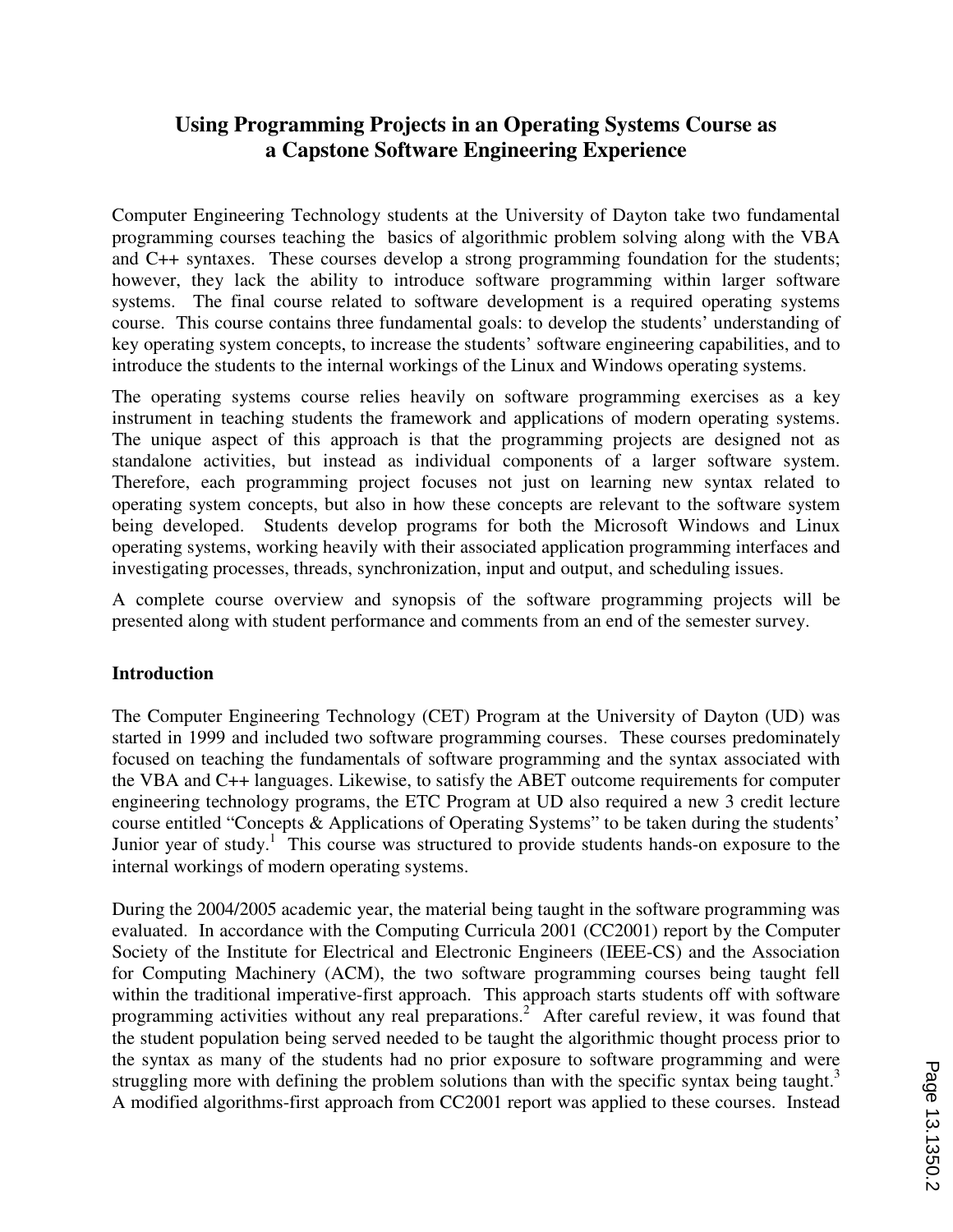of an introductory course solely working on developing algorithmic solutions divorced from a specific language, the algorithmic development material was split between the two programming classes, allowing the students to utilize their new skills immediately with respect to a specific programming language.

The operating systems course, likewise, went through a transformation during the 2004/2005 academic year to establish it as a capstone experience related to software system development. Originally, this course was only concerned with teaching the key concepts and technologies of modern operating systems. This course contained a couple hands-on activities including performing system benchmarking tests and experimentation with various system administrative tools. These activities helped enhance the students' understanding of the necessary operating systems concepts; however it did not meet the new expectations of utilizing the course as a software systems capstone experience. In support of this new position, it has been reported that it is important to teach not just the concepts of operating systems but also the applications of the concepts for engineering technology students.<sup>4</sup>

Several key operating system concepts where selected to be used for programming projects in the modified operating system course. These projects explore the use of processes, threads, synchronization, scheduling, and input and output from within the user-space and synchronization and scheduling from the kernel-space. Not only do these projects help students develop advanced programming skills, they also demonstrate how these operating system concepts are related to the formation of advanced software systems. The non-programming projects were also expanded to complement the new software development tasks.

As the sophistications and requirements of the projects increased, the course was modified from a 3 credit lecture to a 2 credit lecture and 1 credit lab format allowing 2 extra hours of course time per week. This change was unanimously recommended by the students in an end of the semester survey and provides more instructor time during the projects to guide students through the programming process.

To support the operating systems course, a dedicated computer lab with dual-boot Windows and Linux computers is used. In this lab, each student is assigned a workstation and is fully responsible for all system maintenance. The students are given full access over modifying the operating systems, and are solely responsible for loading the Linux distribution and performing all necessary kernel modifications including recompilation and patching.

## **Operating System Course Format**

The outline for the operating systems course is shown in Table 1. The lecture material follows closely to the topics discussed in the course text book Operating Systems Internals and Design Principles by William Stallings.<sup>5</sup> However, the laboratory material has been developed utilizing several external resources including some concepts from <u>Kernel Projects for Linux</u> and Operating Systems Projects Using Windows NT by Gary Nutt.<sup>6,7</sup> Note that each exercise demonstrates an application of the current concepts being discussed during the lecture portion of the class.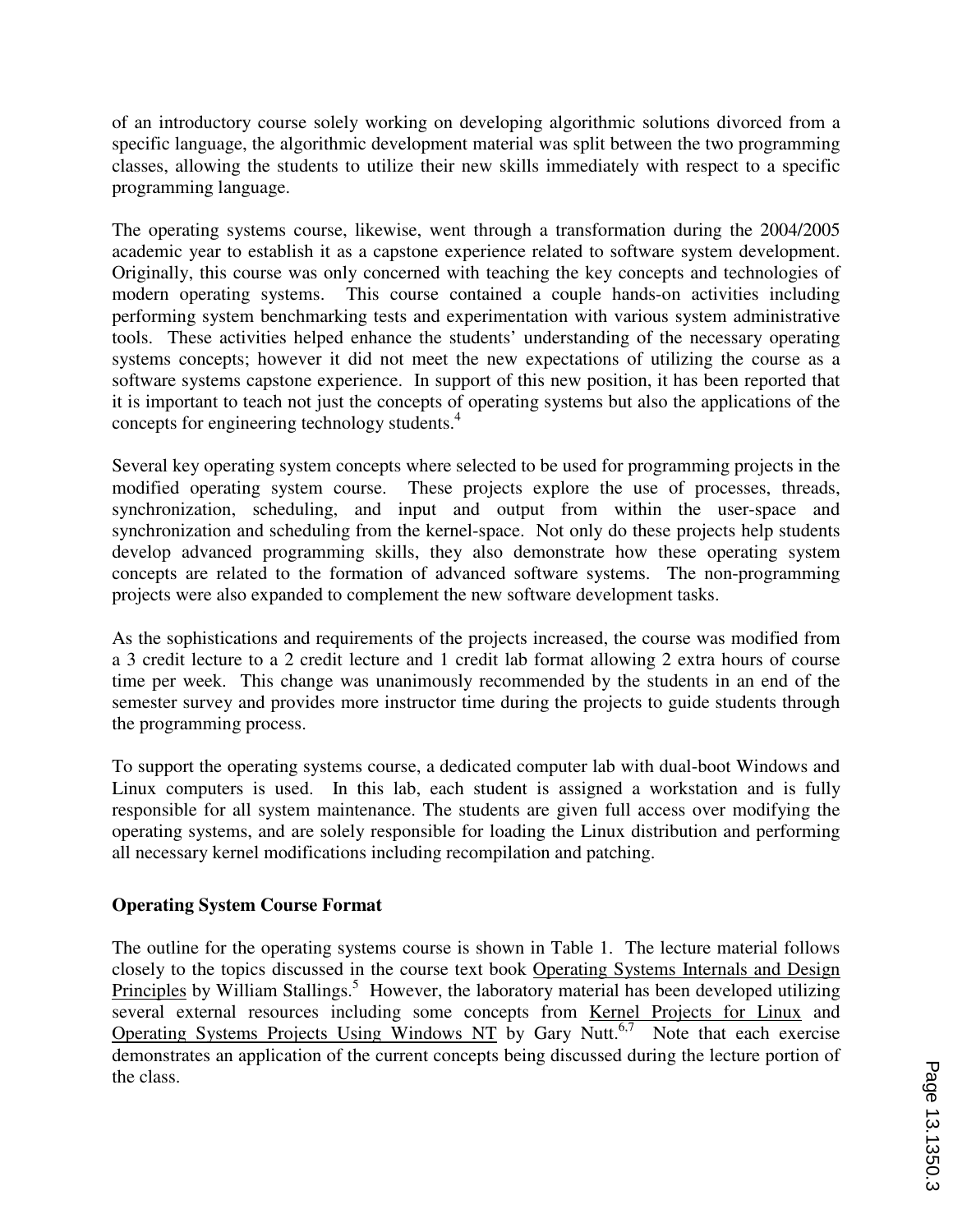The real uniqueness of this course is not in the use of software programs to demonstrate operating system concepts, but in the deliberate sequencing of software development projects to demonstrate how and why the operating system concepts are important to developing software systems. The programming exercises in conjunction with the non-programming exercises provide for the development of two distinct software systems that is carried throughout the course as depicted in Figure 1. One system utilizes the Windows operating system while the other system operates within a Linux environment. Two additional projects at the end of the semester are not part of the two systems; however, they rely on many of the concepts developed previously during the course.



**Table 1: Operating systems course topic listing** 



**Figure 1: Course projects used to develop Windows and Linux systems**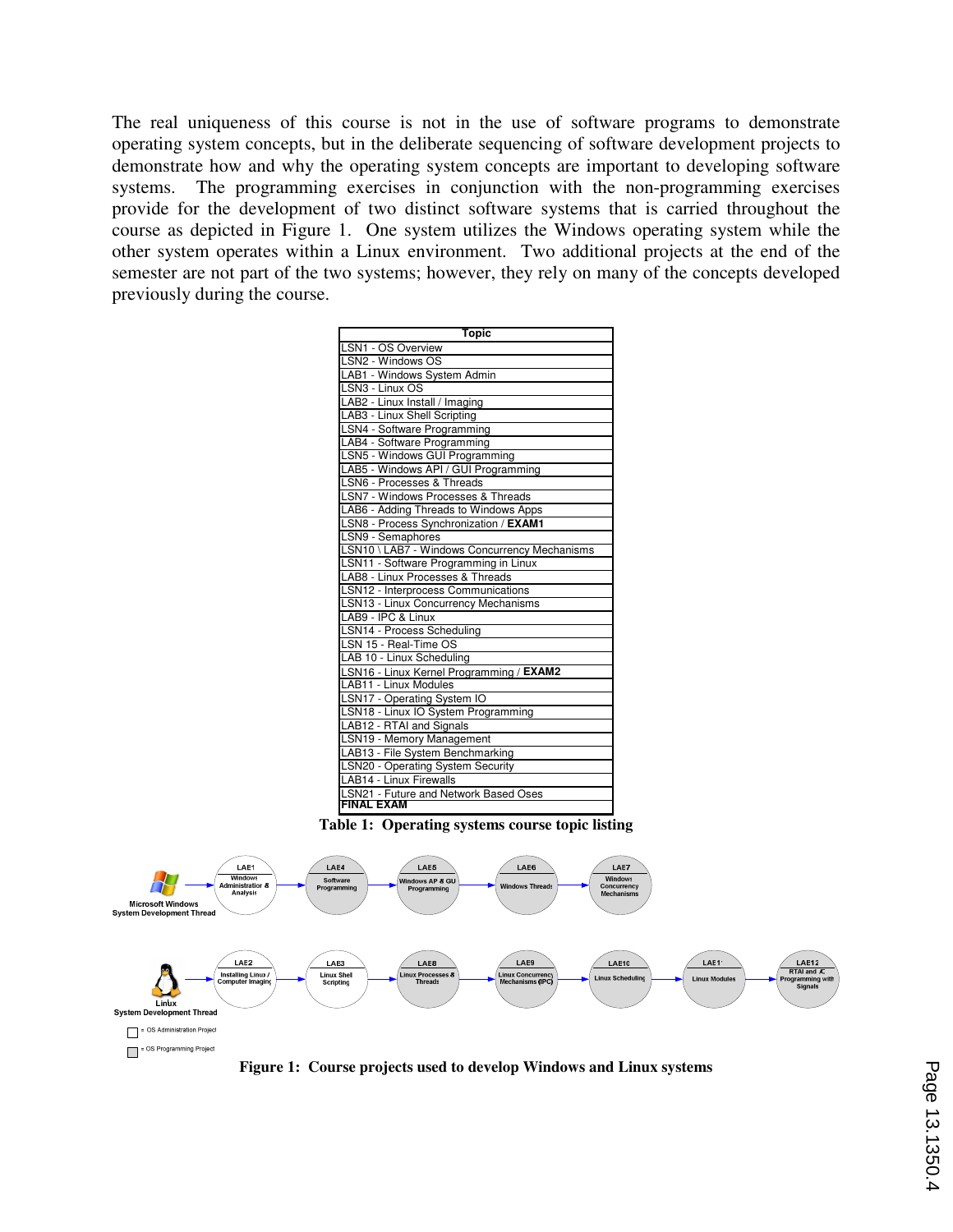Student performance for this operating systems class is assessed using multiple methods. There are fourteen projects ranging from working with built-in administrative operating system tools to developing software programs using operating system concepts to operating system testing and applications. Early projects focus on familiarizing student with key concepts such as processes, threads, scheduling and abstraction. From this foundation, students hone their programming skills through a variety of projects, each building on the previous projects while at the same time addressing an individual operating system concept. Applications of many of the key concepts are developed for both the Windows and Linux operating systems, highlighting their similarities and differences. In addition to the homework assignments, there are two take-home midterm exams and a final in-class exam.

## **Operating System Course Projects**

As stated previously, the course projects fall into one of three categories. The first projects are used to familiarize the student with the Microsoft Windows and Linux operating systems using administrative tools, most notably to highlight key concepts. The next projects relate to the development of software programs. These programs combine to form a Windows and a Linux software system as shown in Figure 1. The final projects look at analysis and applications of operating systems.

## Operating System Administrative Projects

The first course project provides the students with an opportunity to work with the Windows operating system using several administrative tools. Students start by investigating and editing the Windows Registry using *regedit.exe* to perform some simple administrative tasks. Next, the students must perform a series of tasks to monitor the system performance in relation to the operating systems concepts of processes, threads, and objects. This series of tasks is based on Exercise 1 contained in Nutt's book.<sup>6</sup> The students use the built-in Windows Task Manager, *taskmgr.exe*, and Performance Monitor, *perfmon.exe*, utilities along with the Microsoft Visual Studios SPY++ tool. After students are familiar with these tools, they run a synthetic computer load application that automatically spawns a user specified number of threads for a user specified amount of time. They are responsible for determining the actual number of threads running for this application and its impact on the system performance using the previously investigated utilities. Familiarity with these tools will also be used extensively throughout the semester to aid the students in analyzing the programs they develop.

Since most of the students have had little to no exposure to Linux, the next two projects allow the students to gain familiarity with installing and working within it. Linux was selected for inclusion to this course because of its growing importance in the computing community and it provides the students with an open source kernel that they can investigate from the inside, unlike the Windows kernel. Furthermore, there are many free Linux distributions available along with a very active support community on the Internet to encourage the students to work with it on their own outside of class. $8, 9$ 

During the second project, the students must install the Fedora Core (http://fedoraproject.org/) distribution of Linux onto their assigned lab computer. Prior to installing the Linux distribution, the students go through a short exercise related to imaging and resizing a hard drive partition.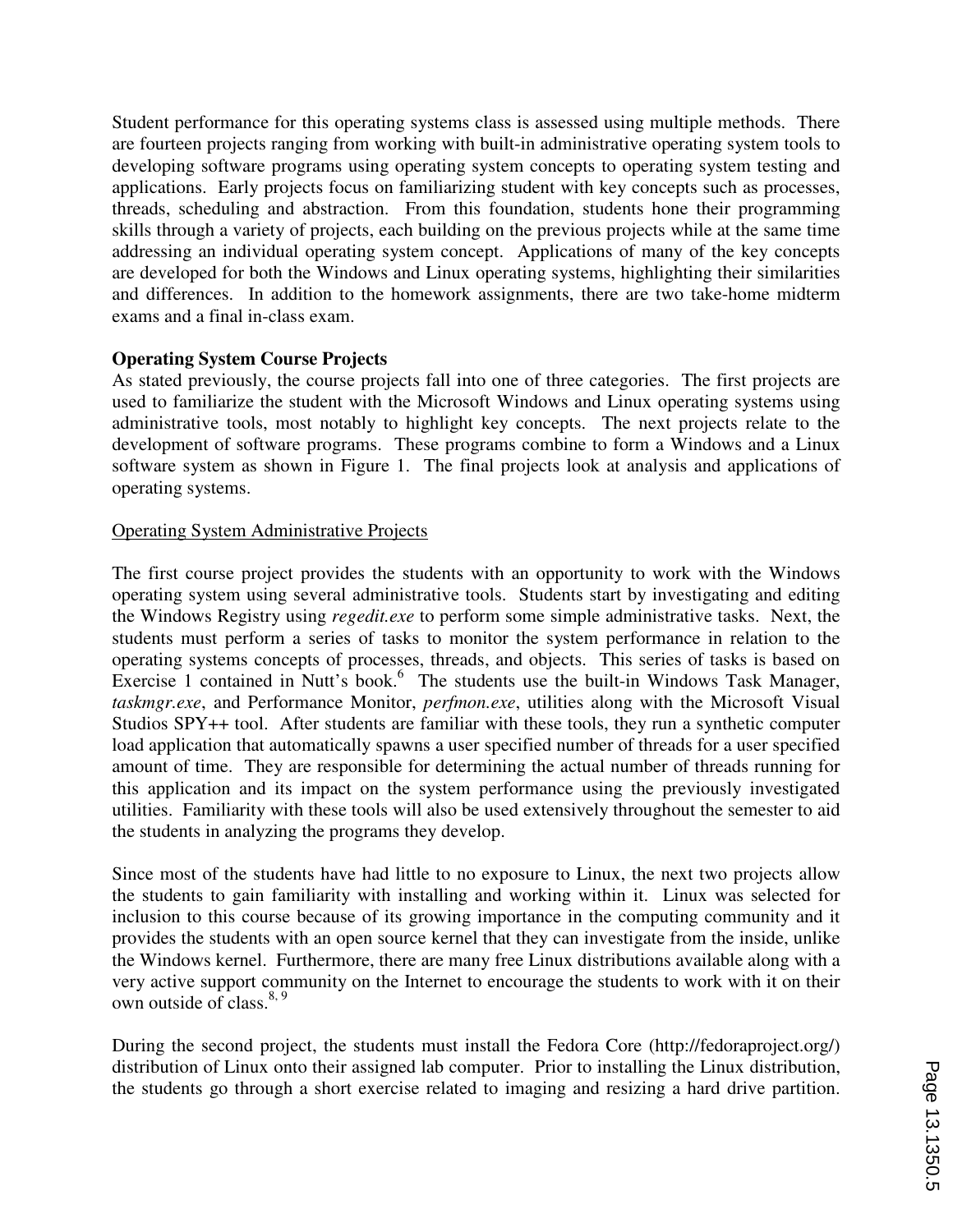The third project utilizes the new Linux install to provide the students with an exposure to the Linux operating system, predominately through shell scripting. A large amount of administrative work in Linux is performed through shell scripting, therefore it is a very useful tool for students to learn.<sup>8</sup> During this exercise, the students start by exercising shell commands and working with the /proc virtual file system to answer questions about their computer system similar to Exercise 1 in Nutt's book.<sup>7</sup> The /proc virtual file system contains information about the system resources, allowing the students to investigate the kernel state and current processes and their associated properties. Leveraging from this work, the students develop simple BASH shell scripts that can be used to automatically extract specified system information from /proc.

#### Windows Programming Projects

Students start their programming projects during the fourth course exercise with the development of a simple application that helps them refresh their C++ syntax and programming skills while introducing some advanced data structure concepts. The program that the students develop is a simple contacts database manager that interfaces to a file containing the names and information for their contacts. The application must be able to read, add, and delete contacts from the database file. The deliverable for this project is not simply the program code, but also all relevant design and analysis documentation. This exercise provides a starting point for the remaining Windows programming exercises.

The fifth project entails modifying the program from exercise four to include a Windows graphical user interface (GUI) for their developed contact database manager. This project, while highly motivating for the students, also helps introduce them to working with the Windows Win32 application programming interface (API) prior to dealing with processes and threads. Students are already familiar with windows and their associated components, therefore the creation of them is not as foreign as the creation of processes and threads might be. Furthermore, in working with the Win32 API, students see firsthand how the concept of abstraction applies to operating systems.

Students must learn how to utilize the Microsoft Developer Network (MSDN) library to understand the implementation specifics for the necessary Win32 API functions found in the windows.h header file. A short listing Win32 API functions used for this project and their associated operation is shown in Table 2. A sample GUI developed by a student is depicted in Figure 2. The students must submit their program, algorithms, and analysis. They are also required to utilize the performance monitoring tools evaluated during the first exercise to validate their window environment.

| <b>Win32 API function</b> | <b>Description</b>                                               |
|---------------------------|------------------------------------------------------------------|
| WinMain()                 | The user-provided entry point for a Windows-based application    |
| CreateWindow ()           | Creates an overlapped, pop-up, or child window                   |
| ShowWindow()              | Sets the specified window's show state                           |
| UpdateWindow()            | Updates the client area of the specified window                  |
| GetMessaqae()             | Retrieves a message from the calling thread's message queue      |
| WindowProc()              | Function that processes messages sent to a window                |
| $SendDlgItemMessage$ $()$ | Used to send messages to list boxes                              |
| MessageBox()              | Display a dialogue box with a brief application message          |
| GetWindowText()           | Copies the text of the specified text box (window) into a buffer |

**Table 2: Win32 API subset for GUI class project**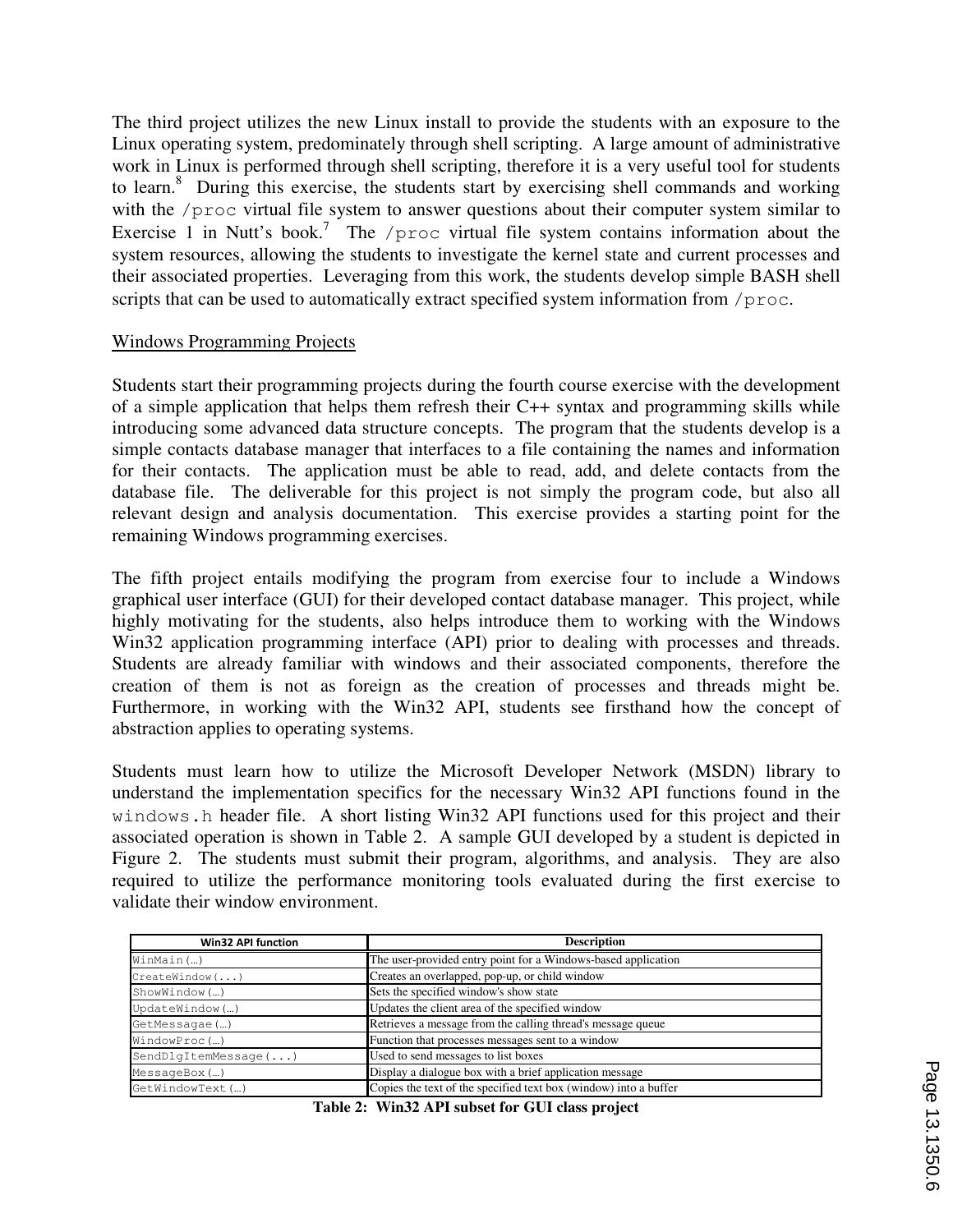| Contact List                |                                 |                                     |                                                                  | $\overline{\phantom{a}}$                                     |  |
|-----------------------------|---------------------------------|-------------------------------------|------------------------------------------------------------------|--------------------------------------------------------------|--|
| <b>ADD</b><br><b>Delete</b> | Smith<br>Barker<br>Mix<br>World | John<br><b>Bob</b><br>Meow<br>Hello | Johhny@john.com<br>Bobr@bob.com<br>Meow@aol.com<br>Hello@aol.com | 625-624-2527<br>808-808-8008<br>253-623-6234<br>324-134-2345 |  |
| Last                        |                                 |                                     |                                                                  |                                                              |  |
| First<br>E-Mail<br>Phone    |                                 |                                     |                                                                  |                                                              |  |

**Figure 2: Sample student contact manager GUI** 

The next project requires that the students add threads to their contact database manager application so it can be operated in a shared environment where the database file is stored on a network drive. It is common to develop multithreaded applications for such user interface systems. Students must modify their application to include a separate thread for the "Add" and *"*Delete" operations with the shared database file. Additionally, students must create a "Refresh" thread to automatically synchronize the local copy of the database file and the file itself since it can be simultaneously accessed by multiple users. Students are asked to validate the program, namely the thread creation and destruction operations, and to document their applications object hierarchy using the Windows tools evaluated during the first exercise. Finally, students must evaluate the performance of their system and note if there are any issues with thread sequencing and the shared database file or its local copy. This project helps students visualize the operations of threads, along with when and why they are used in software systems. The Win32 API functions utilized throughout this exercise are shown in Table 3.

| <b>Win32 API function</b> | <b>Description</b>                                                                      |
|---------------------------|-----------------------------------------------------------------------------------------|
| $CreateThread(\ldots)$    | Creates a thread to execute for the calling process starting at the desired instruction |
| $ExitThread$ ()           | Ends the calling thread                                                                 |
| Sleep()                   | Suspends the execution of the current thread for a specified interval                   |
| CloseHandle()             | Closes an open object handle                                                            |

**Table 3: Win32 API subset for threads class project**

Most students readily noticed that the threads can get out of sequence in the last project causing unexpected data to be added or removed from the contacts database file and for inconsistencies to exist between the database file and the locally maintained copy of database information. This realization clearly demonstrates the need to add concurrency mechanisms to the application. The seventh project therefore asks the students to protect the shared database file and the local copy of the database file using semaphores, mutexes, or critical sections. The Win32 API functions used for this task are located in Table 4. Furthermore, the design must preclude deadlock or starvation from occurring. The students again need to analyze their application using the system tools introduced during the first experiment. This exercise culminates the Windows programming experience having stepped the students through the development of a complicated software system.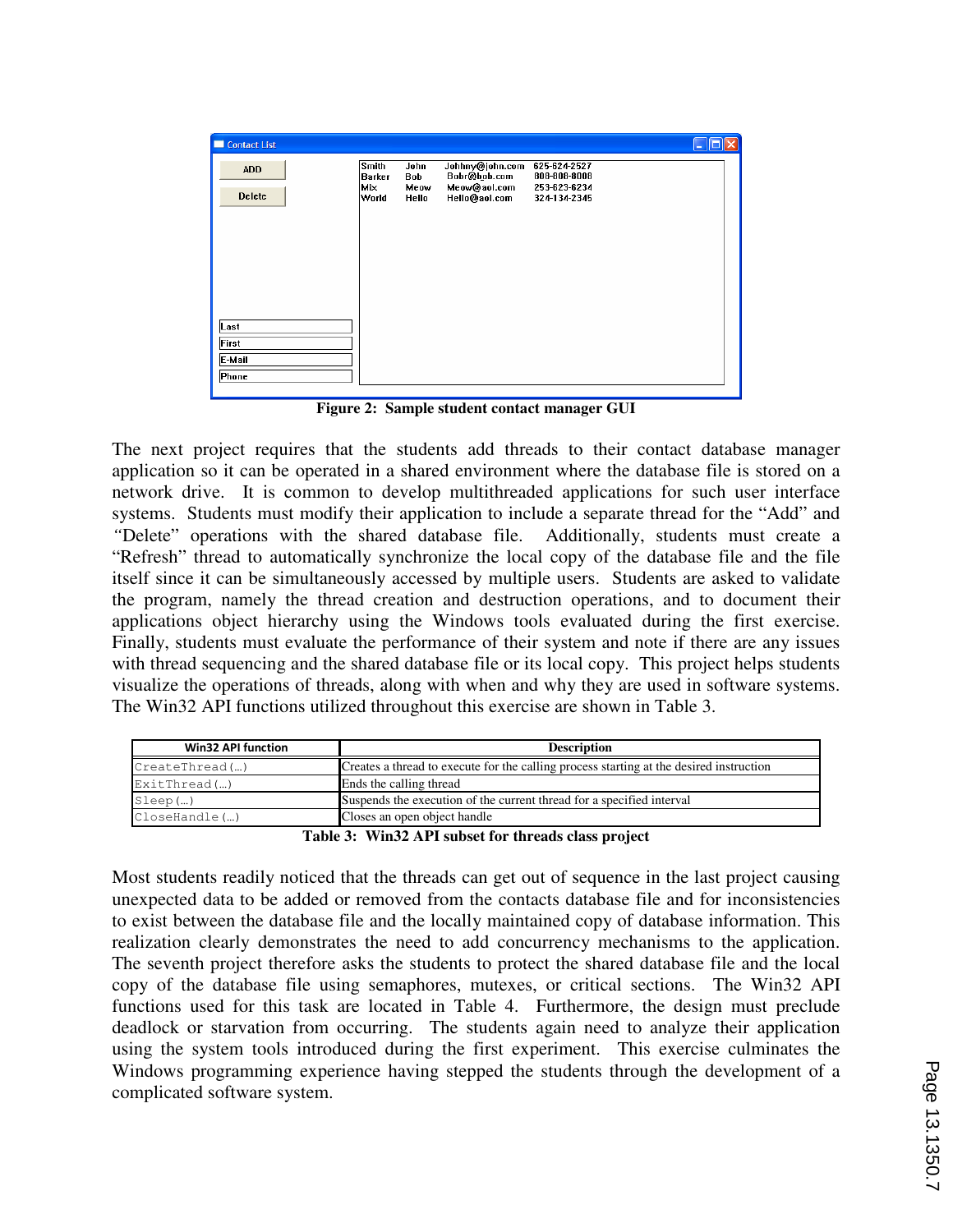| <b>Win32 API function</b>   | <b>Description</b>                                                                    |
|-----------------------------|---------------------------------------------------------------------------------------|
| WaitForSingleObject()       | Waits for the specified object to be in signaled state                                |
| GetLastError()              | Retrieves the calling thread's last-error code value set after wait or mutex creation |
| CreateMutex()               | Creates a mutex object for thread synchronization                                     |
| ReleaseMutex()              | Releases ownership of a mutex object                                                  |
| CreateSemaphore()           | Creates a semaphore object for thread synchronization                                 |
| ReleaseSemaphore()          | Releases ownership of a semaphore object                                              |
| InitializeCriticalSection() | Initializes a critical section object for thread synchronization                      |
| EnterCriticalSection()      | Waits for ownership of the specified critical section object                          |
| LeaveCriticalSection()      | Signals the release of the specified critical section object                          |
| DeleteCriticalSection()     | Releases all resources used by an unowned critical section object                     |

**Table 4: Win32 API subset for Windows concurrency class project** 

## Linux Programming Projects

The remaining nine projects are with the Linux operating system. The eighth and ninth exercises have the students develop programs within Linux containing multiple processes and threads and utilizing process and thread synchronization methods including anonymous pipes for interprocess communications (IPC). These activities are primarily programming exercises, allowing the students to gain familiarity with the Linux software development environment, while at the same time familiarizing them with the Linux system functions and the POSIX pthread API. Functions used during these exercises are listed in Table 5 along with their associated operation.

| Linux System & pthread Functions | <b>Description</b>                                                                      |
|----------------------------------|-----------------------------------------------------------------------------------------|
| fork()                           | System call to create a new process copied from parent process                          |
| wait ()                          | Allows parent process to wait for all children processes to terminate                   |
| waitpid()                        | Allows parent process to wait for specified children processes to terminate             |
| pthread_create()                 | Creates a new thread to run in the address space of the calling thread                  |
| pthread_join()                   | Allows parent thread to wait for a child thread to terminate for synchronization        |
| pthread_exit()                   | Called by child thread to terminate                                                     |
| pthread_mutex_init()             | Creates a mutex object for thread synchronization                                       |
| pthread_mutex_destroy()          | Releases mutex object                                                                   |
| pthread_mutex_lock()             | Waits for mutex object to be available then locks it else calling thread is blocked     |
| pthread_mutex_trylock()          | Waits for mutex object to be available then locks it else returns without being blocked |
| pthread_mutex_unlock()           | Signals the release of ownership of the mutex object                                    |
| pipe()                           | Creates a pair of file descriptors pointing to an inode                                 |
| read()                           | Blocking read from the specified file descriptor (pipe)                                 |
| write()                          | Writes to file descriptor (pipe)                                                        |
| $i$ octl $(\ldots)$              | Manipulates file descriptor to allow for non-blocking reads                             |

**Table 5: Linux system functions used for threads, processes and synchronization projects** 

Students are encouraged to find an editor within Linux for their software development activities after being introduced to Emacs, VI, and gedit. Most students tend to gravitate towards gedit because of its simplicity and resemblance to a Microsoft editor. The programs are compiled from within the BASH shell using the GNU  $qcc$  and  $q++$  compilers.

Projects ten through twelve are coordinated to develop a software system that sends a pulse width modulated (PWM) signal out the parallel port of the computer to drive a fan in response to a temperature reading using the serial port and a user input target temperature. Students must take several steps during the formation of this project, many of which are based on a tutorial provided for the Real Time Application Interface (RTAI) patch for the Linux kernel.<sup>10</sup>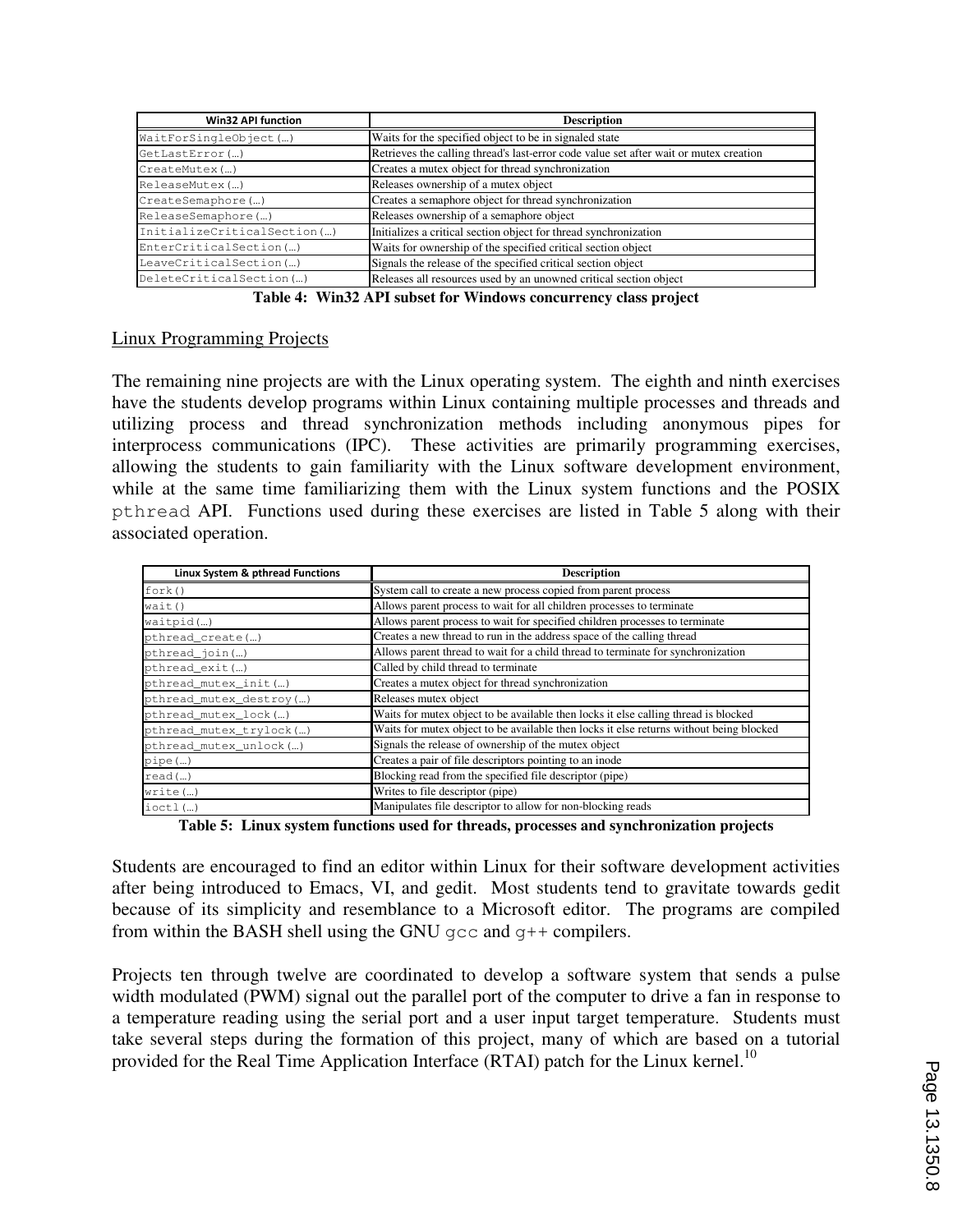First, in exercise ten, students investigate the Linux scheduler using a simple application written during class to generate a waveform on a data output pin on the parallel port. Students must analyze the generated signal using an oscilloscope under different system loads, determining the time quantum and epoch for their Linux system's scheduler. The next step requires students to download a vanilla 2.6.15 kernel from http://kernel.org/ and compile and load it on their system. This step is required to allow the students to work in kernel space through the development of Linux modules.

Linux modules are applications that can be inserted into the kernel during run-time to extend its functionality. The most common Linux modules are device drivers. It has been shown that using Linux modules in an operating systems class provides the students an inside view of how an operating system functions since they execute in kernel-space. 9 During project eleven, after Linux modules are introduced, the students modify their signal generating application to run as a module and retest the system scheduling. Now, as the application runs in kernel-space, they can document its impact on user space applications.

Finally, students patch their Linux systems with the RTAI kernel patch to turn them into realtime (RT) operating systems. In class, students investigate the RTAI patch operations by modifying their signal generating module to run under the RTAI patch and verify the ability of the system to meet scheduling deadlines regardless of system load.

The twelfth project requires that the students integrate the disparate concepts from projects eight through eleven along with course material on Linux input/output programming into a single working software system. This system includes a user-space application that must read the current temperature from the serial port using signals and calculate a PWM signal to drive the fan to reach a target temperature. The calculated PWM signal is transmitted to the kernel-space PWM generator module using IPC. This software system is very complex and highlights several key operating system concepts such as processes, synchronization, input and output, and scheduling. Furthermore, the sophistication of the software solution makes this truly a capstone experience in software development.

## Operating System Analysis and Application Projects

The remaining projects allow the students to work with the Windows and Linux operating systems from an analysis and applications perspective. First, in project thirteen, the students are responsible for comparing the Windows and Linux file systems. They must perform a benchmark analysis of the system. The Sandra system diagnostic tool from SiSoftware is used to benchmark the Windows file system and LmBench is used to benchmark the Linux file system. The students are responsible for completing the tests, analyzing the results and making performance comparisons.

The final project allows the student an opportunity to further develop their Linux administrative skills in the development of a firewall system. The students use the Shorewall firewall tool to setup the built-in Linux packet filter utility, Netfilter. They are required to research, install and run the Shorewall tool using the original Fedora Core distribution on their lab computers. Their setup must also provide an Internet Protocol (IP) filter along with Media Access Control (MAC)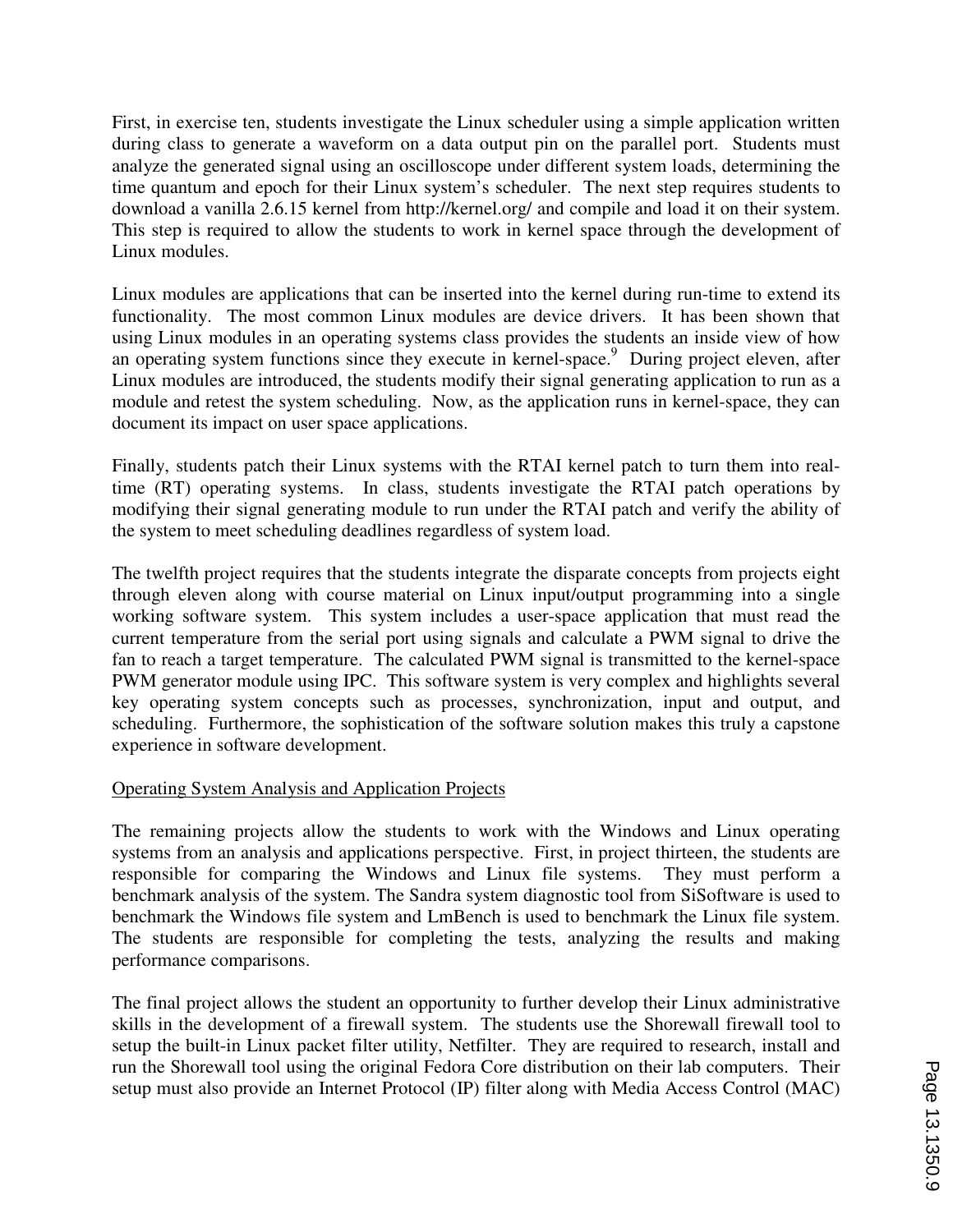access verification. The final setup is tested by the instructor for correctness. The students are responsible for submitting their design documentation along with a full description of how the Shorewall tool is operating using the built-in Linux Netfilter and iptables utilities.

#### **Student Perceptions and Impact on Learning**

A student survey is routinely administered at the end of the course to evaluate course content and effectiveness. Unanimously, students have valued the inclusion of both the Windows and Linux operating systems and have found the software development projects both challenging and enjoyable. However, students have historically less favorably commented on the level of programming competency required and the initial Linux "shock" of working in a new operating system environment.

Standalone software projects were added during the 2005 semester, with scheduling exercises using the RTAI Linux patch introduced during the 2006 semester and Windows GUI programming during the 2007 semester. Additionally, the concept of using software programming projects that build upon each other in the formation of software systems was not introduced until the 2007 semester. In reviewing the student feedback from the end of the semester surveys, there was overwhelming support for learning about both the Windows and Linux operating systems, with the lowest total during the 2006 semester of only 80% of the students in support. Likewise, roughly 80% of the students favorably rated the course projects and assignments as aiding in their understanding of the material. During the 2005 and 2006 semesters, the greatest area of dissatisfaction was with roughly 40% of the students responding that they did not have sufficient software programming skills to complete the programming assignments. During the 2007 survey, no students commented on insufficient software programming skills.

Student performance can also be investigated to determine the impact of the course modifications. The class averages for the 2005 through 2007 course offerings was a B (83%), C+ (78%), and a B+ (88%), respectively. Looking at the spread of the final grades show a standard deviation of 6%, 17%, and 4%, respectively for the 2005 through 2007 semesters. This data indicates that student performance decreased as the level of difficulty increased with respect to the programming projects. However, by synchronizing the projects together, and adding the Windows GUI programming as an introduction to using APIs student performance not only improved, but became more consistent.

## **Conclusions**

Coordinating software programming projects in an operating systems course to provide a capstone software development experience proved quite successful. This experience has evolved over four years from a course with no programming exposure to one that engages students to develop complex software systems applying key operating system concepts. Student feedback from course surveys along with their course performance has helped to demonstrate the benefits of synchronizing the course programming projects and the associated impact it has on student learning.